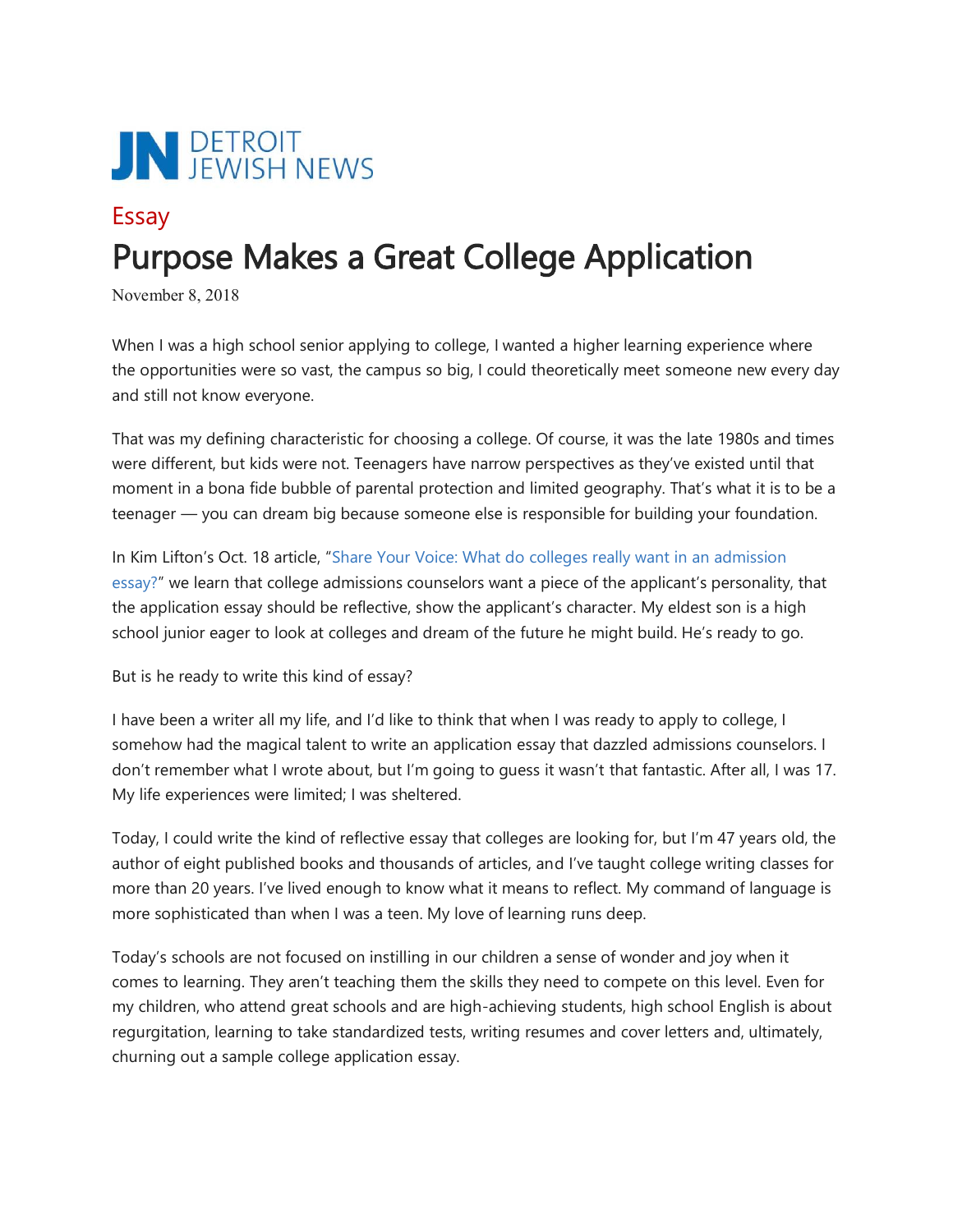This is not learning for learning's sake. When did high school become just a funnel for college? When did we give in to the pressure to do more, be more, achieve more, instead of embracing learning as a journey to the deeper self, a way to know our place in the world?

Some of the high school teachers guiding our children toward college cannot spell and don't understand how to eliminate passive voice or write vividly to paint a picture with words. How can they lead our children toward success?

As the system leaves our children ill-equipped to meet their next challenge, parents end up paying hundreds or thousands of dollars to college coaches to help them game the system so their kid gets an opportunity that he or she might not be able to obtain on their own. I've helped several wonderful high school students on their essays, but I feel uneasy about it because I wonder if I am contributing to a misguided way of life.

Our society moves at such a fast pace that I'm not sure many of us have had the time to ponder how we got here or if this is where we want to stay. I encourage my children to consider taking a gap year after high school to explore, wander, ponder and develop their interests so when they finally hit college, they are ready for it. I don't know if any of them will take me up on this, but I hope so.

One of the fundamental themes of Judaism is *simchah*, or joy. The word appears 12 times in *Deuteronomy* because it lies at the heart of the vision of life for the Jewish people in the land of Israel: to serve God with joy.

We have lost the joy of learning, of pursuit, of adventure. Today, we are frozen in an endless competition for more, better, things and achievements. Life is short. Our material possessions or framed degrees will not follow us to the hereafter.

What we must cultivate, more than a sense of self-reflection, is a sense of purpose to drive everything we do. Why apply to college? Why this college instead of that one? Why do anything? Without purpose, there is no meaning.

All the problems teens face today (and adults, too) — anxiety and depression, eating disorders and binge drinking, to name a few — stem from a vacuum of meaning and connection. We're busier than ever, we have the illusion of connection thanks to 24/7 social media, but we are lonely; and this aimless pursuit for the best college simply compounds that emptiness.

If we could guide our college-bound teens in one direction only, I'd suggest that we guide them toward finding purpose. A big-brand college is not the only place to carve out a meaningful path. There are 3,000 universities and colleges in this country, so there is a place for everyone.